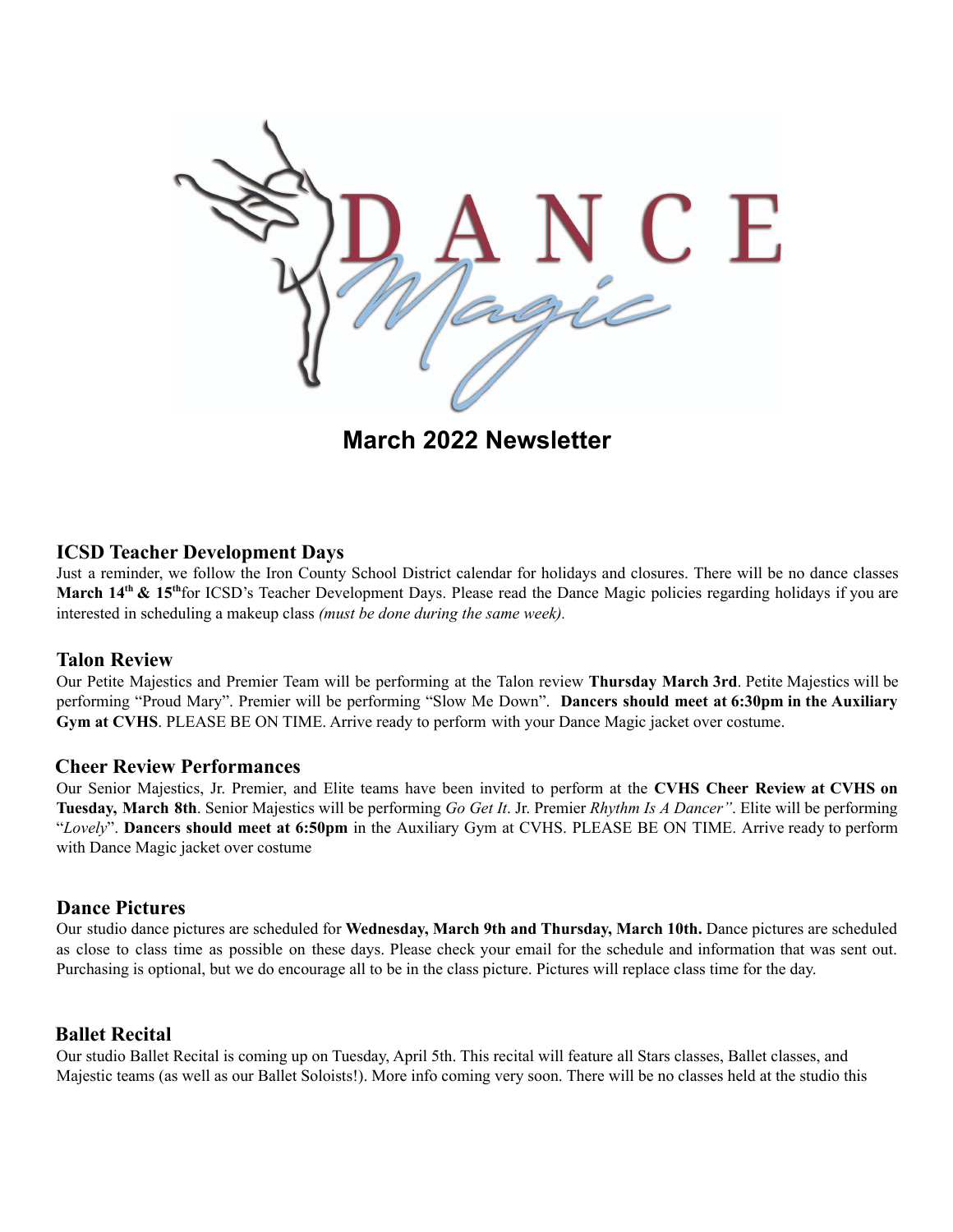day.

## **Class Attendance**

As we are preparing for upcoming performances and recitals, we wish to express the importance of having your dancer in class each week. A group's success on stage is directly related to the student's commitment to attending class.

# **Ballet Solo/Duet Dancer Rehearsal**

Our Ballet Soloists will have a rehearsal on **Tuesday, March 29th from 6:30-7:30pm at the studio**.

# **IMPORTANT PERFORMANCE DATES**

Please save these dates for Performances! More Spring performance, rehearsal & competition dates are on our website *(please check it often to stay informed):*

### **RECITALS**

**Ballet Recital –** Tues, April 5<sup>th</sup> at the Heritage Center *-Stars classes, Majestic teams, Ballet classes*

**Spring Recital** – Saturday, May 21st at the Heritage Center *-All classes (except tumbling & technique)*

## **COMPETITIONS**

**COMPETITION (St. George) – Sat, March 26th** - All Majestic Competition Teams & Advanced Hip Hop

**COMPETITION (Richfield) – Sat, April 2nd** -All Majestic Competition Teams & Advanced Hip Hop

**COMPETITION (Cedar) - Sat, April 30th :** -All Majestic Competition Teams & Advanced Hip Hop

# **Majestic Team Gym Fees – Due this month!**

All Majestic teams & Adv Hip Hop have Spacing/gym Fees due March 10th. This fee covers the cost of gym rental for competition preview, equipment rental, paperwork, admin & staff costs, and judges' fees. **All Competition Teams have a \$20 Spacing Fee** (as listed on our Fees List all season). Secondary Teams and Adv Hip Hop have **an additional \$5 Spacing Fee**. If you are on Autopay or Recurring Card Payments, these fees will automatically be deducted on the due date.

# **Competition Preview Performance at CVHS**

Performance is on Friday, March 4th at Canyon View High School at 6:00pm. This performance will feature all Majestics **teams & Adv Hip Hop!** *Dancers need to arrive at 5:30pm* in costume with their hair and make-up done. All Competition Solo and Duet dancers will also perform at 4:30pm. All family and friends are invited to come support their dancers in this fun, informal performance. Admission is FREE. This preview helps our teams get ready for competition on a gym floor and is a